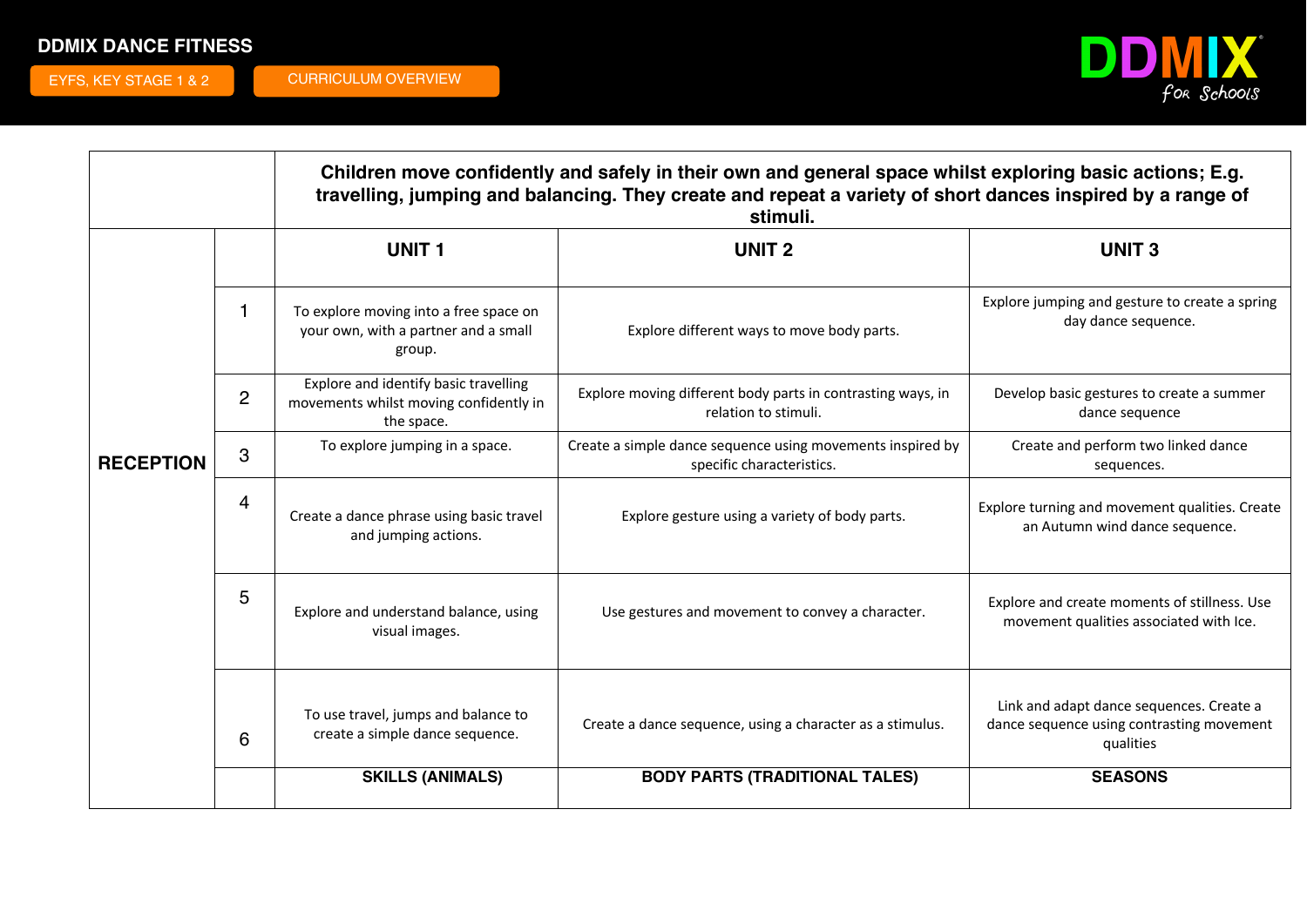|              |                |                                                                                   | Children move confidently and safely in their own and general space whilst exploring basic actions; e.g. travelling,<br>jumping and balancing. They create and repeat a variety of short dances inspired by a range of stimuli. |                                                                                                                       |
|--------------|----------------|-----------------------------------------------------------------------------------|---------------------------------------------------------------------------------------------------------------------------------------------------------------------------------------------------------------------------------|-----------------------------------------------------------------------------------------------------------------------|
|              |                | <b>UNIT1</b>                                                                      | <b>UNIT 2</b>                                                                                                                                                                                                                   | <b>UNIT3</b>                                                                                                          |
|              | 1              | Explore changes of speed and level<br>using shapes and actions.                   | Create movements associated with African animals,<br>using simple movements from DDMIX African.                                                                                                                                 | Create movements associated with different<br>countries, learning the key movements of the<br>DDMIX Aboriginal.       |
| <b>YEAR1</b> | $\overline{c}$ | Create the beginning of a dance<br>sequence.                                      | Create motifs to represent animals/creatures,<br>using Safari as a stimulus.                                                                                                                                                    | Link the DDMIX Aboriginal key movements to form<br>a dance. Perform with a group using changes of<br>group formation. |
|              | 3              | Create a dance sequence with a clear<br>beginning, middle and end.                | Link movements to motifs to create a dance<br>sequence, using Safari as a stimulus.                                                                                                                                             | To work as a group to create a key movement using<br>the rhythmic pattern of the Aboriginal dance.                    |
|              | 4              | Identify qualities of movement and<br>apply them to portray a (toy)<br>character. | Use size of movement and animal<br>qualities/characteristics to adapt a dance<br>sequence.                                                                                                                                      | Create a dance sequence by changing the order of<br>movements. Work constructively in a group                         |
|              | 5              | Create a dance sequence focusing on<br>movement qualities.                        | In groups, create a beginning and end position to a<br>dance sequence, using Safari as a stimulus.                                                                                                                              | Apply a clear beginning and end to a dance<br>sequence, whilst applying group formation.                              |
|              | 6              | Perform a dance sequence in a group,<br>using changes of speed.                   | Perform a dance sequence as a class, focusing on<br>linking movements and formation.                                                                                                                                            | Create and adapt dance sequences to form one<br>group dance. Perform and evaluate dance<br>sequence.                  |
|              |                | <b>PLAYGROUND/TOYS</b>                                                            | <b>AFRICAN ANIMALS</b>                                                                                                                                                                                                          | <b>ABORIGINAL</b>                                                                                                     |
|              |                |                                                                                   |                                                                                                                                                                                                                                 |                                                                                                                       |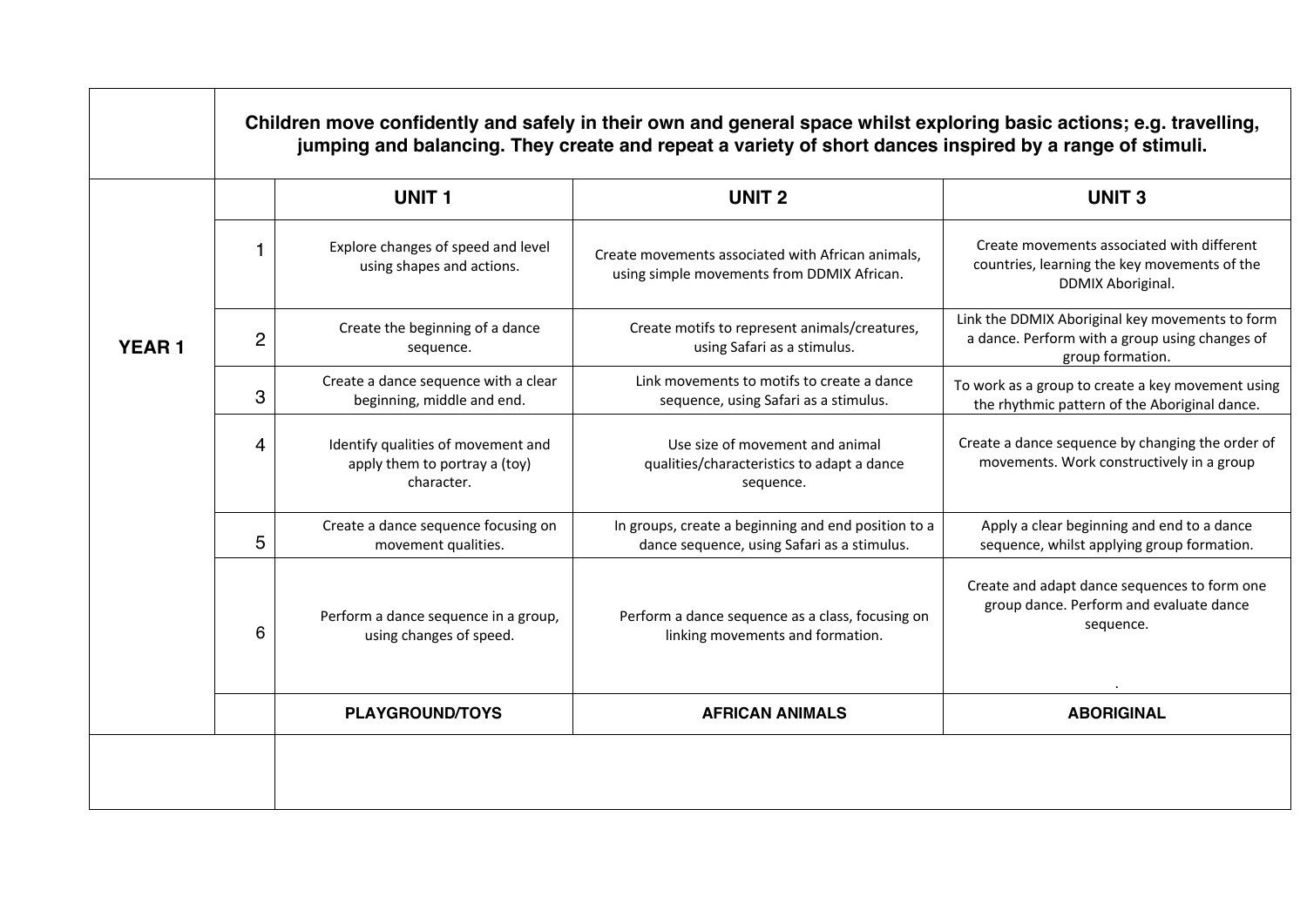|               |                | To explore, remember, repeat and link a range of actions with coordination, control and an awareness of the<br>expressive qualities of dance. Children compose and perform dances and short dances that express and<br>communicate moods, ideas and feelings, choosing and varying simple compositional ideas. |                                                                                |                                                                                                                               |  |
|---------------|----------------|----------------------------------------------------------------------------------------------------------------------------------------------------------------------------------------------------------------------------------------------------------------------------------------------------------------|--------------------------------------------------------------------------------|-------------------------------------------------------------------------------------------------------------------------------|--|
|               |                | <b>UNIT1</b>                                                                                                                                                                                                                                                                                                   | <b>UNIT 2</b>                                                                  | <b>UNIT3</b>                                                                                                                  |  |
|               | 1              | Explore different travelling movements that<br>express a feeling.                                                                                                                                                                                                                                              | Understand the importance of warming up the<br>body. Create a warmup sequence. | Learn the key movements of the DDMIX Lumberjack<br>Hoedown dance, demonstrating clear dynamics.                               |  |
| <b>YEAR 2</b> | $\overline{2}$ | Perform a movement phrase that illustrates a<br>feeling.                                                                                                                                                                                                                                                       | Explore and identify a range of actions with levels<br>using a sport theme.    | Link the DDMIX Lumberjack Hoedown key<br>movements to form a dance. Perform with a group<br>using changes of group formation. |  |
|               | 3              | Change the order of movements to create a<br>dance sequence using contrasting feelings.                                                                                                                                                                                                                        | Use sporting activities as stimuli to create a motif.                          | To work with a partner to create a key movement<br>using the rhythmic pattern of the Lumberjack<br>Hoedown dance.             |  |
|               | $\overline{4}$ | Explore different feelings using music as stimuli.<br>Mirror movements of a partner.                                                                                                                                                                                                                           | Create and perform a motif to music with a partner.                            | Create a dance sequence by changing the order of<br>movements. Work constructively in a group                                 |  |
|               | 5              | Create a dance phrase, using music as the<br>stimulus.                                                                                                                                                                                                                                                         | Create a beginning to a dance sequence that uses<br>simple canon.              | Apply a clear beginning and end to a dance<br>sequence, whilst applying group formation.                                      |  |
|               | 6              | Adapt a dance sequence to communitcate a<br>mood or a feeling                                                                                                                                                                                                                                                  | Create and perform a dance sequence with clear<br>beginning, middle and end.   | Create and adapt dance sequences to form one<br>group dance. Perform and evaluate dance<br>sequence.                          |  |
|               |                | <b>FEELINGS/EMOTIONS</b>                                                                                                                                                                                                                                                                                       | <b>WARMING UP/MOTIFS</b>                                                       | <b>LUMBERJACK HOEDOWN</b>                                                                                                     |  |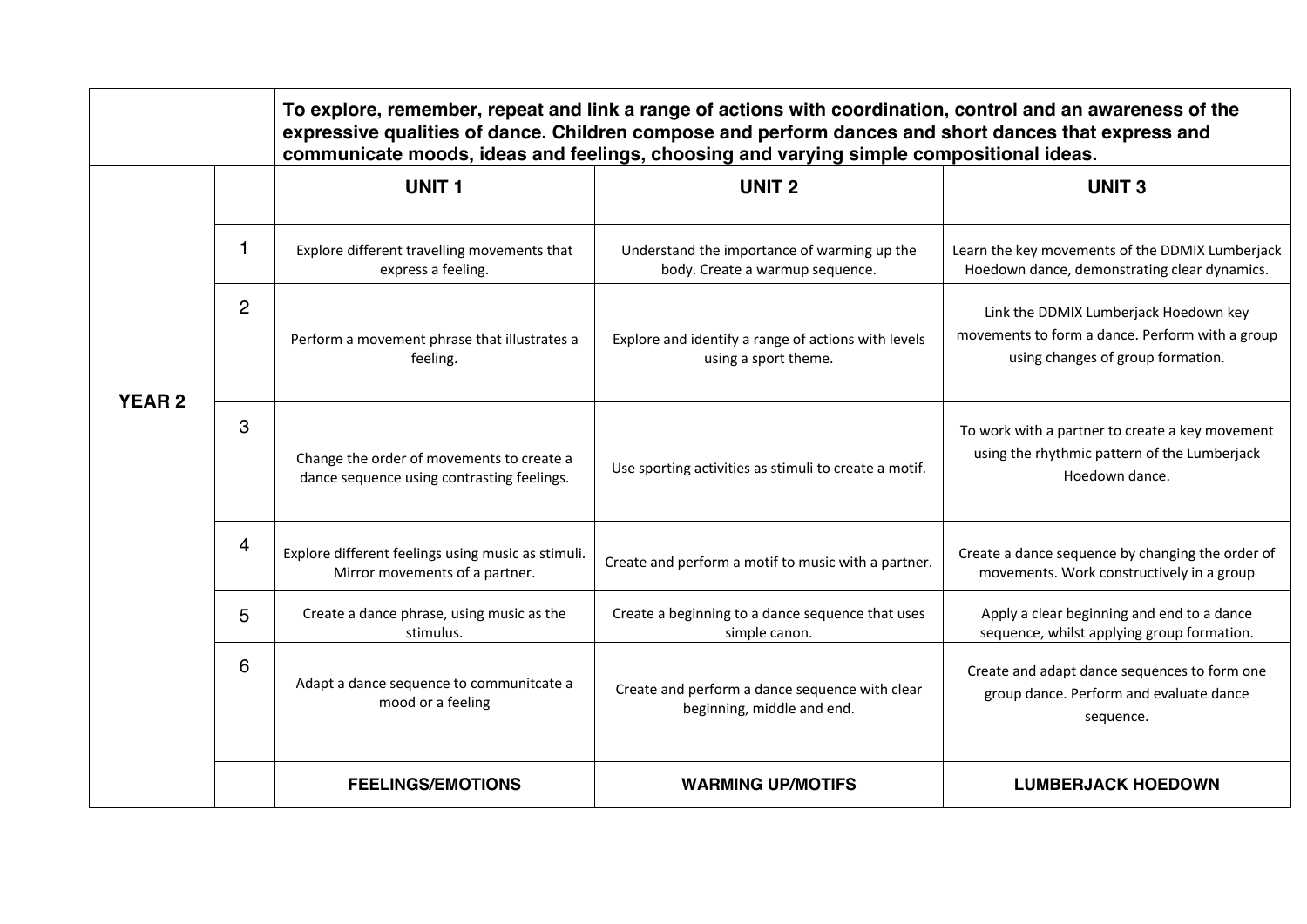|                  |   |                                                                                                          | In this unit children perform dances, focusing on creating, adapting and linking a range of dance actions.<br>These are inspired by a variety of subjects, including some traditional, social and/or historical dances. They<br>work with a partner and in small groups. As they work, they develop an awareness of the historical and<br>cultural origins of different dances. |  |  |
|------------------|---|----------------------------------------------------------------------------------------------------------|---------------------------------------------------------------------------------------------------------------------------------------------------------------------------------------------------------------------------------------------------------------------------------------------------------------------------------------------------------------------------------|--|--|
|                  |   | <b>UNIT1</b>                                                                                             | <b>UNIT 2</b>                                                                                                                                                                                                                                                                                                                                                                   |  |  |
| <b>YEAR</b><br>3 | 1 | Move to a beat or rhythm, using basic actions.                                                           | To be able to identify dynamics in music and apply the appropriate<br>movement.                                                                                                                                                                                                                                                                                                 |  |  |
|                  | 2 | To be able to move to a rhythmic pattern. Perform the key<br>movements of the DDMIX African dance.       | In response to visual stimuli, create a movement phrase using<br>dynamics.                                                                                                                                                                                                                                                                                                      |  |  |
|                  | 3 | Link the key movements to form the DDMIX African dance sequence.                                         | Combine two phrases to create a dance of two parts (binary: AB).<br>Work constructively as part of a group.                                                                                                                                                                                                                                                                     |  |  |
|                  | 4 | To work with a partner to create a short dance phrase using the<br>rhythmic pattern of an African dance. | Demonstrate the use of dynamics through a Japanese dance.                                                                                                                                                                                                                                                                                                                       |  |  |
|                  | 5 | Work in groups to combine African inspired dance phrases.                                                | Use shape and formation when performing the key movements of a<br>Japanese dance.                                                                                                                                                                                                                                                                                               |  |  |
|                  | 6 | Perform, watch and evaluate a dance sequence, providing<br>constructive feedback.                        | Create a beginning and an end to the DDMIX Japanese dance. Work<br>constructively in groups.                                                                                                                                                                                                                                                                                    |  |  |
|                  |   | <b>AFRICAN</b>                                                                                           | <b>JAPANESE</b>                                                                                                                                                                                                                                                                                                                                                                 |  |  |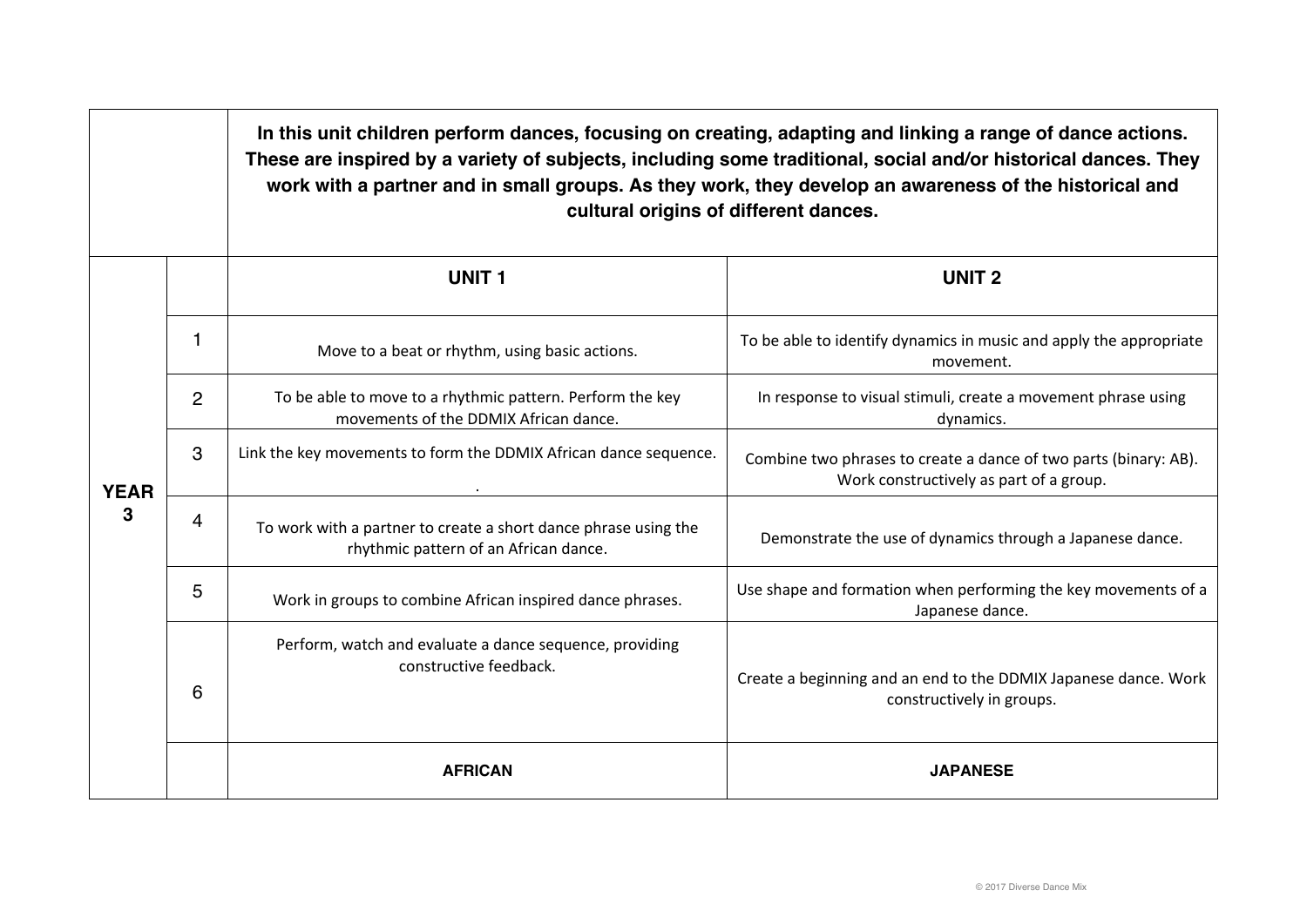|                  |                | <b>UNIT1</b>                                                                                                                                                                                                                                                                                                                                                                                                                                              | <b>UNIT 2</b>                                                                                                                  |  |  |
|------------------|----------------|-----------------------------------------------------------------------------------------------------------------------------------------------------------------------------------------------------------------------------------------------------------------------------------------------------------------------------------------------------------------------------------------------------------------------------------------------------------|--------------------------------------------------------------------------------------------------------------------------------|--|--|
|                  |                | In this unit children focus on creating characters and narrative through movement and gesture. They gain<br>inspiration from a range of subjects, and work in pairs and small groups. In dance as a whole, children<br>should think about how to use movement to explore and communicate ideas and issues, and their own<br>feelings and thoughts. As they work, they develop an awareness of the historical and cultural origins of<br>different dances. |                                                                                                                                |  |  |
|                  | 1              | Learn the key movements of the DDMIX 1980s dance, demonstrating<br>clear dynamics.                                                                                                                                                                                                                                                                                                                                                                        | To learn the key movements of the DDMIX Disco dance,<br>demonstrating clear dynamics.                                          |  |  |
| <b>YEAR</b><br>Δ | $\overline{2}$ | Link the 1980s key movements to form a dance. Perform with a<br>partner using changes of level and direction.                                                                                                                                                                                                                                                                                                                                             | Explore simple canon using disco movements.                                                                                    |  |  |
|                  | 3              | Create a character and narrative within a 1980's dance.                                                                                                                                                                                                                                                                                                                                                                                                   | Apply cumulative canon and unison to a disco dance.                                                                            |  |  |
|                  | $\overline{4}$ | Create a dance sequence with a narrative from everyday activities.<br>Work constructively in a group                                                                                                                                                                                                                                                                                                                                                      | Create a disco dance sequence inspired by visual stimuli.                                                                      |  |  |
|                  | 5              | Make changes of level and direction to an everyday activity dance<br>sequence, whilst applying group formation.                                                                                                                                                                                                                                                                                                                                           | Experiment with different levels, direction and group formations in<br>a disco dance sequence.                                 |  |  |
|                  | 6              | Combine the everyday activity sequence into the DDMIX 1980's<br>dance. Perform and evaluate dance sequence.                                                                                                                                                                                                                                                                                                                                               | Perform a disco dance sequence combining given and devised<br>movements. Perform and evaluate providing constructive feedback. |  |  |
|                  |                | 1980's                                                                                                                                                                                                                                                                                                                                                                                                                                                    | <b>DISCO</b>                                                                                                                   |  |  |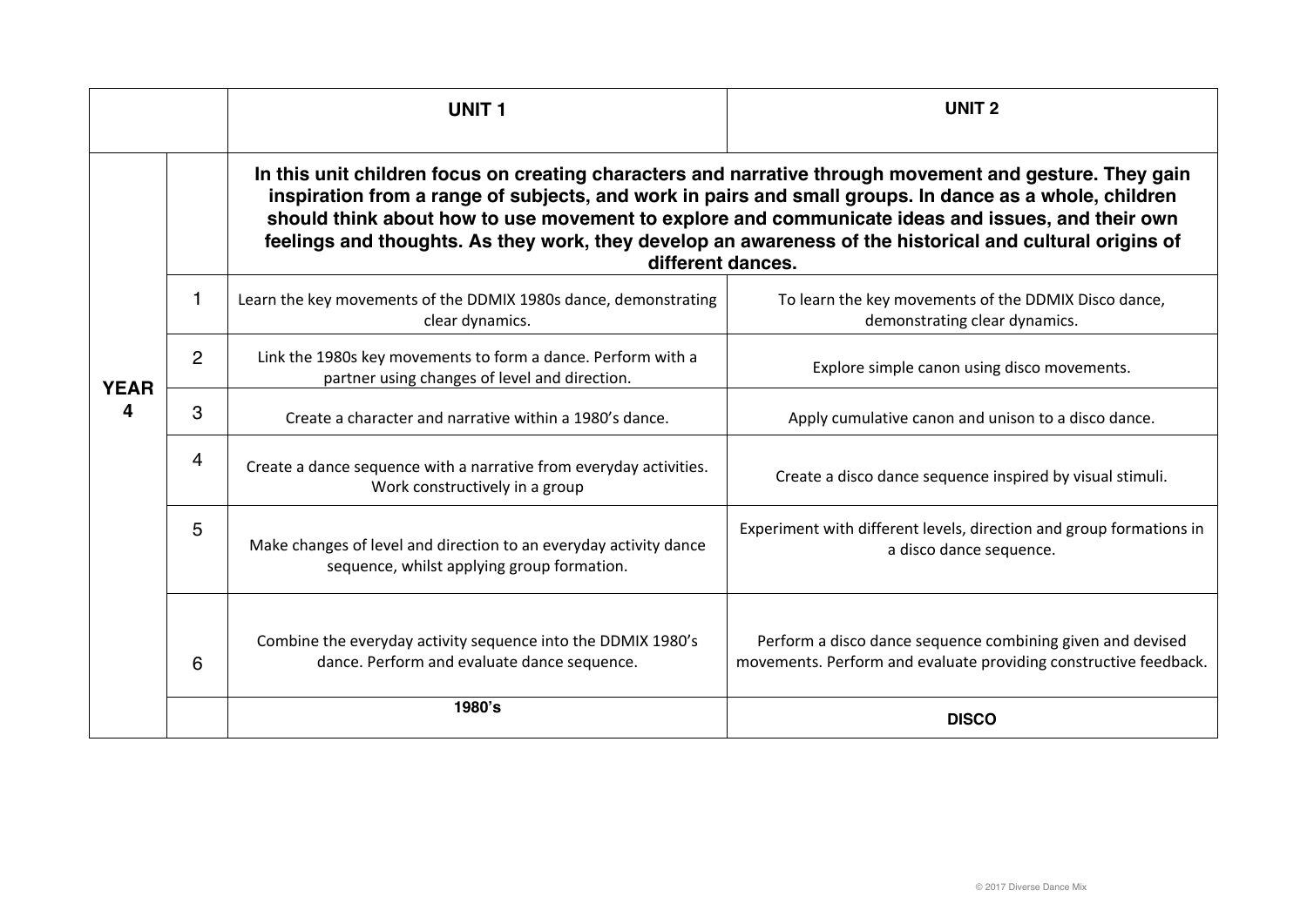|                  |                | In this unit children learn different styles of dance and focus on dancing with other people. They create,<br>perform and watch dances in a range of styles working with partners and groups. During dance as a whole,<br>children think about how to use movement to explore and communicate ideas and issues, and their own<br>feelings and thoughts. As they work, they develop an awareness of the historical and cultural origins of<br>different dances. |                                                                                        |  |  |
|------------------|----------------|----------------------------------------------------------------------------------------------------------------------------------------------------------------------------------------------------------------------------------------------------------------------------------------------------------------------------------------------------------------------------------------------------------------------------------------------------------------|----------------------------------------------------------------------------------------|--|--|
|                  |                | <b>UNIT1</b>                                                                                                                                                                                                                                                                                                                                                                                                                                                   | <b>UNIT 2</b>                                                                          |  |  |
| <b>YEAR</b><br>5 | 1              | Learn the key movements of the DDMIX Line dance, identifying and<br>demonstrating the use of dynamics, formation and unison.                                                                                                                                                                                                                                                                                                                                   | To learn the key movements of the DDMIX Arabic dance,<br>demonstrating clear dynamics. |  |  |
|                  | $\overline{2}$ | Link the key movements to form the DDMIX Line dance, explore<br>mirroring movements and dancing in unison.                                                                                                                                                                                                                                                                                                                                                     | To link key movements to form the DDMIX Arabic dance.                                  |  |  |
|                  | 3              | Create a dance phrase that can be combined and linked with a Line<br>dance. Work constructively with a partner and/or small group.                                                                                                                                                                                                                                                                                                                             | Choreograph an Arabic dance sequence, focusing on contrasting<br>dynamics              |  |  |
|                  | 4              | Learn the key movements of the DDMIX Hand jive, demonstrating<br>clear dynamics.                                                                                                                                                                                                                                                                                                                                                                               | Apply a choreographic device to an Arabic dance sequence.                              |  |  |
|                  | 5              | Link the key movements to form the DDMIX Hand jive. Children<br>create their own hand jive sequence.                                                                                                                                                                                                                                                                                                                                                           | Create an Arabic dance sequence by linking given and devised<br>movements.             |  |  |
|                  | 6              | Perform a hand jive sequence combining both given and devised<br>movements. Evaluate a performance, providing constructive<br>feedback.                                                                                                                                                                                                                                                                                                                        | Perform an Arabic dance using contrasting dynamics and<br>expression.                  |  |  |
|                  |                | <b>LINE DANCE AND HAND JIVE</b>                                                                                                                                                                                                                                                                                                                                                                                                                                | <b>ARABIC</b>                                                                          |  |  |